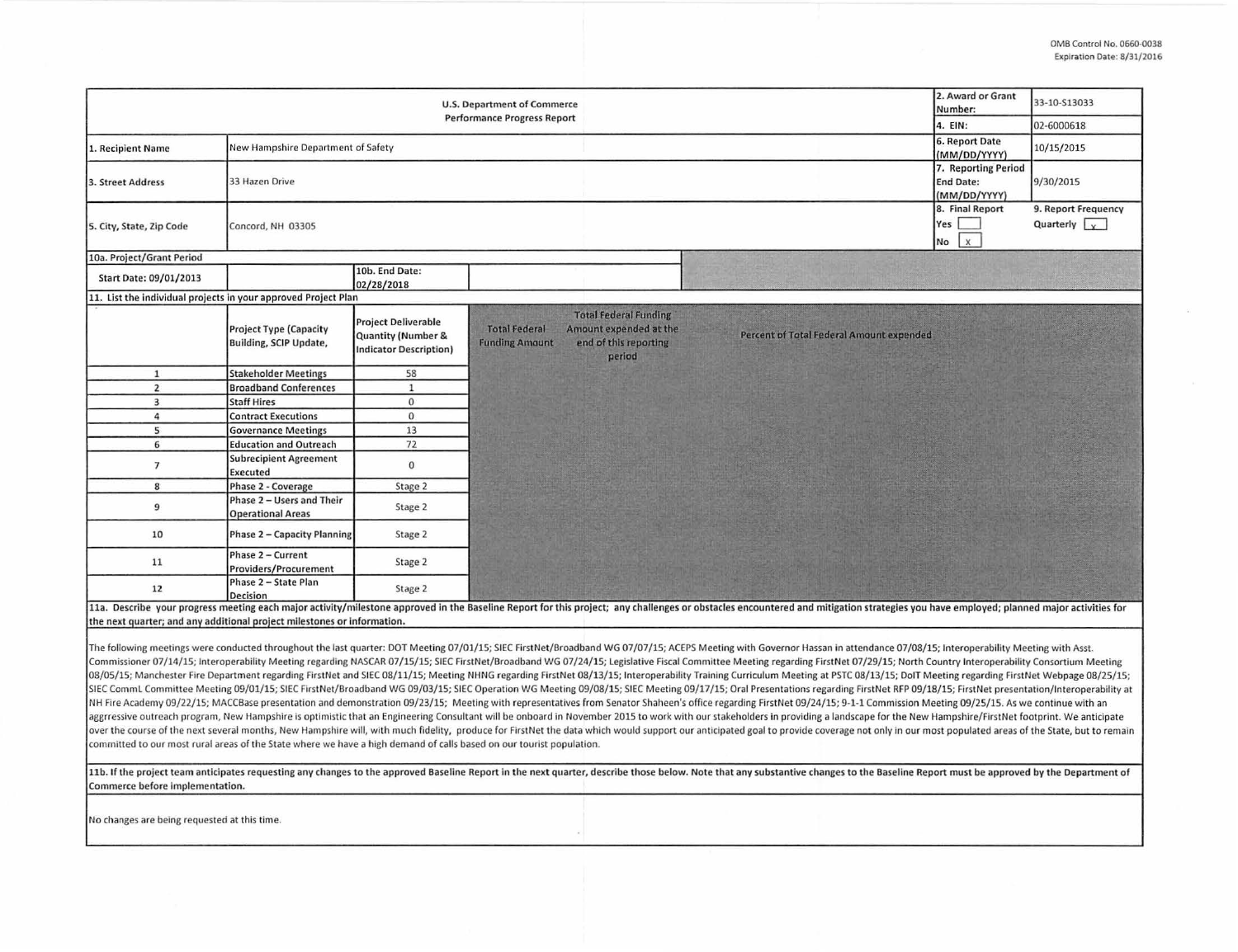11c. Provide any other information that would be useful to NTIA as it assesses this project's progress.

The SIEC is scheduled to meet on December 9th, 2015. The SIEC meets on a quarterly basis, or as needed. The SIEC governance was established by law with the Governor's signature on June 26th, 2015. The three Working Groups quarterly basis as well, however with the number of taskings assigned to each group, they have been meeting on a monthly basis. NTIA/FirstNet Phase II Grant requirements have invoked an aggressive schedule to accomplish da and all its related requirements as we look to the future. SIEC participants as well as our associated stakeholders and partners will be diligently working towards providing a recommendation to the Governor regarding our F New Hampshire wishes to be at the forefront of the FirstNet build out and will work aggressively towards those means.

lld. Describe any success stories or best practices you have identified. Please be as specific as possible.

 $\sim$ 

12. Personnel

12a. If the project is not fully staffed, describe how any lack of staffing may Impact the project's time line and when the project will be fully staffed.

| 12b. Staffing Table                                                                                                                  |      |                                  |                                                                        |                      |                                      |                   |                 |                                                |                                                 |
|--------------------------------------------------------------------------------------------------------------------------------------|------|----------------------------------|------------------------------------------------------------------------|----------------------|--------------------------------------|-------------------|-----------------|------------------------------------------------|-------------------------------------------------|
| <b>Job Title</b>                                                                                                                     | FTE% | <b>Project (s) Assigned</b>      |                                                                        |                      |                                      |                   |                 |                                                | Change                                          |
| <b>SWIC</b>                                                                                                                          | 0.75 |                                  | Management and coordination of grant project activities.<br>No Changes |                      |                                      |                   |                 |                                                |                                                 |
| <b>Program Specialist III</b>                                                                                                        | 0.01 | Financial Tracking and Reporting |                                                                        |                      |                                      |                   |                 |                                                | No Changes                                      |
|                                                                                                                                      |      |                                  |                                                                        |                      |                                      |                   |                 |                                                |                                                 |
|                                                                                                                                      |      |                                  |                                                                        |                      |                                      |                   |                 |                                                |                                                 |
|                                                                                                                                      |      |                                  |                                                                        |                      |                                      |                   |                 |                                                |                                                 |
| 13. Subcontracts (Vendors and/or Subrecipients) N/A                                                                                  |      |                                  |                                                                        |                      |                                      |                   |                 |                                                |                                                 |
| 13a. Subcontracts Table - Include all subcontractors. The totals from this table must equal the "Subcontracts Total" in Question 14f |      |                                  |                                                                        |                      |                                      |                   |                 |                                                |                                                 |
| Name                                                                                                                                 |      | <b>Subcontract Purpose</b>       | Type<br>(Vendor/Subrec.)                                               | RFP/RFQ Issued (Y/N) | Contract<br><b>Executed</b><br>(Y/N) | <b>Start Date</b> | <b>End Date</b> | <b>Total Federal Funds</b><br><b>Allocated</b> | <b>Total Matching Funds</b><br><b>Allocated</b> |
|                                                                                                                                      |      |                                  |                                                                        |                      |                                      |                   |                 |                                                |                                                 |
|                                                                                                                                      |      |                                  |                                                                        |                      |                                      |                   |                 |                                                |                                                 |
|                                                                                                                                      |      |                                  |                                                                        |                      |                                      |                   |                 |                                                |                                                 |
|                                                                                                                                      |      |                                  |                                                                        |                      |                                      |                   |                 |                                                |                                                 |
| 13b. Describe any challenges encountered with vendors and/or subrecipients.                                                          |      |                                  |                                                                        |                      |                                      |                   |                 |                                                |                                                 |
| None at this time.                                                                                                                   |      |                                  |                                                                        |                      |                                      |                   |                 |                                                |                                                 |